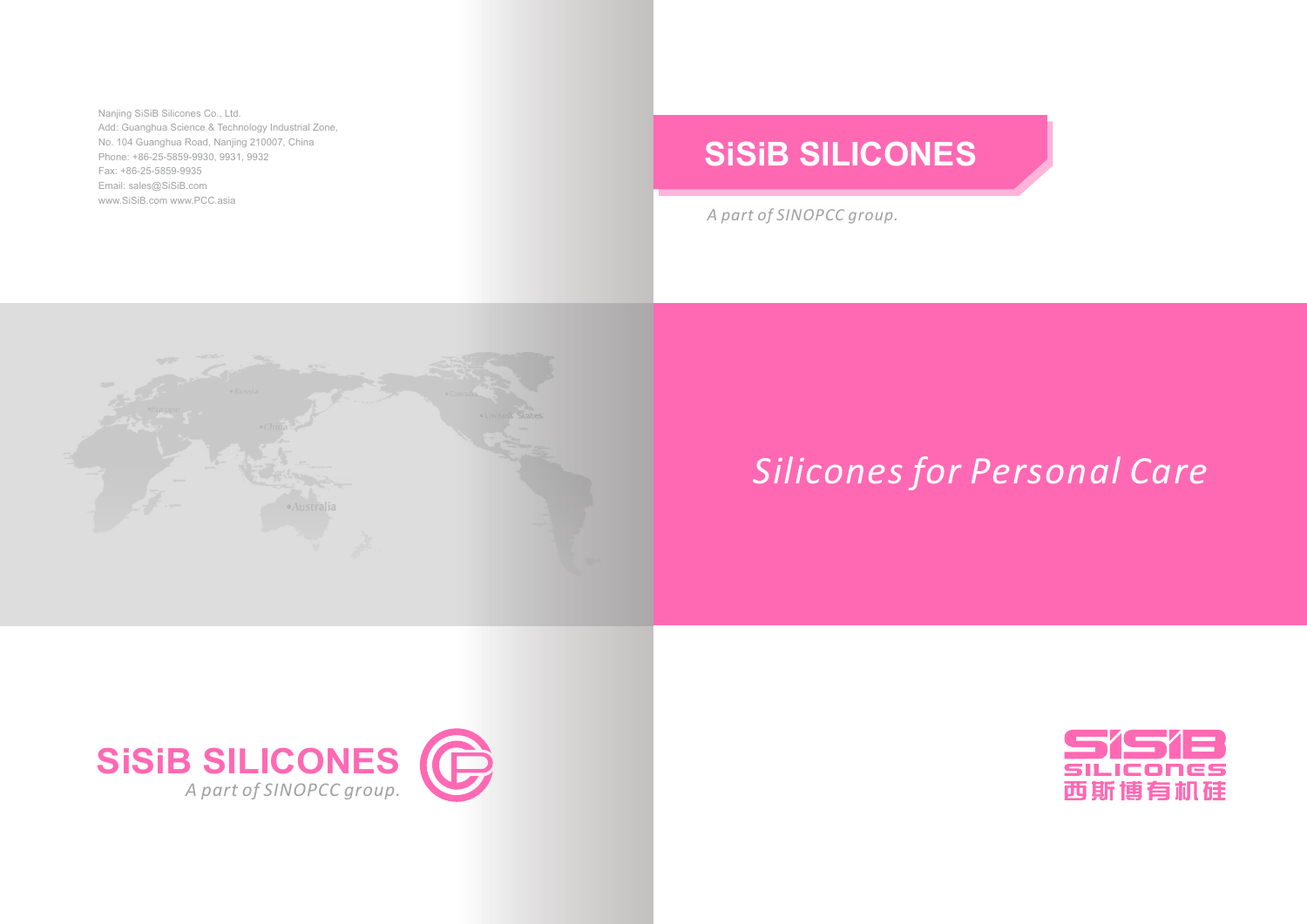## *Functional Silicone Fluids*

| <b>PRODUCT</b>                  | <b>DESCRIPTION</b>               | <b>INCI NAME</b>     |
|---------------------------------|----------------------------------|----------------------|
| SiSiB <sup>®</sup> PC12010-0.65 | Polydimethyldisiloxane, 0.65 cSt | Hexamethyldisiloxane |
| SiSiB <sup>®</sup> PC12010-1    | Polydimethyldisiloxane, 1 cSt    | Trisiloxane          |
| SiSiB <sup>®</sup> PC12010-1.5  | Polydimethyldisiloxane, 1.5 cSt  | Dimethicone          |
| SiSiB® PC12010-2                | Polydimethyldisiloxane, 2 cSt    | Dimethicone          |
| SiSiB® PC12010-3                | Polydimethyldisiloxane, 3 cSt    | Dimethicone          |

| <b>PRODUCT</b>      | <b>DESCRIPTION</b>               | <b>INCI NAME</b> |
|---------------------|----------------------------------|------------------|
| SiSiB® PC12010-5    | Polydimethyldisiloxane, 5 cSt    | Dimethicone      |
| SiSiB® PC12010-10   | Polydimethyldisiloxane, 10 cSt   | Dimethicone      |
| SiSiB® PC12010-20   | Polydimethyldisiloxane, 20 cSt   | Dimethicone      |
| SiSiB® PC12010-50   | Polydimethyldisiloxane, 50 cSt   | Dimethicone      |
| SiSiB® PC12010-100  | Polydimethyldisiloxane, 100 cSt  | Dimethicone      |
| SiSiB® PC12010-200  | Polydimethyldisiloxane, 200 cSt  | Dimethicone      |
| SiSiB® PC12010-350  | Polydimethyldisiloxane, 350 cSt  | Dimethicone      |
| SiSiB® PC12010-500  | Polydimethyldisiloxane, 500 cSt  | Dimethicone      |
| SiSiB® PC12010-1000 | Polydimethyldisiloxane, 1000 cSt | Dimethicone      |

| <b>PRODUCT</b>                   | <b>DESCRIPTION</b>                 | <b>INCI NAME</b> |
|----------------------------------|------------------------------------|------------------|
| SiSiB <sup>®</sup> PC12010-5000  | Polydimethyldisiloxane, 5,000 cSt  | Dimethicone      |
| SiSiB® PC12010-10000             | Polydimethyldisiloxane, 10,000 cSt | Dimethicone      |
| SiSiB <sup>®</sup> PC12010-12500 | Polydimethyldisiloxane, 12,500 cSt | Dimethicone      |
| SiSiB® PC12010-30000             | Polydimethyldisiloxane, 30,000 cSt | Dimethicone      |
| SiSiB <sup>®</sup> PC12010-60000 | Polydimethyldisiloxane, 60,000 cSt | Dimethicone      |

#### **High Viscosity**

| <b>PRODUCT</b>        | <b>DESCRIPTION</b>                  | <b>INCI NAME</b> |
|-----------------------|-------------------------------------|------------------|
| SiSiB® PC12010-100000 | Polydimethyldisiloxane, 100,000 cSt | Dimethicone      |
| SiSiB® PC12010-300000 | Polydimethyldisiloxane, 300,000 cSt | Dimethicone      |
| SiSiB® PC12010-500000 | Polydimethyldisiloxane, 500,000 cSt | Dimethicone      |

## *Silicone Fluids*

#### Volatile

#### Low Viscosity

### Medium Viscosity

# **SiSiB SILICONESCONTRACTOR**

| <b>PRODUCT</b>             | <b>DESCRIPTION</b>                   | <b>INCI NAME</b>                                                   |
|----------------------------|--------------------------------------|--------------------------------------------------------------------|
| SiSiB® PC19376             | Volatile Alkyl Methyl Siloxane Fluid | C12 Alkyl Dimethicone                                              |
| SiSiB® PC19411             | Silicone Fluid                       | Cyclopentasiloxane (and) Dimethicone                               |
| SiSiB® PC19417             | Silicone Fluid                       | Cyclopentasiloxane (and) Cyclotetrasiloxane (and) Dimethiconol     |
| SiSiB® PC19419             | Silicone Fluid                       | Cyclopentasiloxane (and) Dimethiconol                              |
| SiSiB® PC19426             | Silicone Fluid                       | Dimethicone (and) Dimethiconol                                     |
| SiSiB® PC19436             | Alkyl Silicone Fluid                 | C12-18 Alkyl Dimethicone                                           |
| SiSiB® PC19446             | Silicone Glycol Copolymer            | PEG/PPG-15/10 Dimethicone                                          |
| SiSiB® PC19556             | <b>Terminal Amino Silicone Fluid</b> | Amodimethicone                                                     |
| SiSiB® PC19566             | Amino Silicone Fluid                 | Amodimethicone                                                     |
| SiSiB® PC19570             | Silicone Microemulsion               | Amodimethicone (and) Laureth -7 (and) Isolaureth -6 (and) Glycerin |
| SiSiB® PC19603             | Silicone Fluid                       | Dimethiconol (and) Dimethicone                                     |
| SiSiB® PC19646             | Silicone Polyether Copolymer         | PEG-12 Dimethicone                                                 |
| SiSiB® PC19656             | Aliphatic Ester Silicone Fluid       | Aliphatic Ester Polymethylsiloxane                                 |
| SiSiB® PC19686             | <b>Methyl Trimethicone</b>           | <b>Methyl Trimethicone</b>                                         |
| SiSiB® PC19696             | Volatile Alkyl Methyl Siloxane Fluid | Caprylyl Trimethicone                                              |
| SiSiB <sup>®</sup> PC19706 | Volatile Cyclopentasiloxane (D5)     | Cyclophentasiloxane                                                |
| SiSiB® PC19716             | Cyclosiloxane Blend (D4/D5)          | Cyclotetrasiloxane (and) Cyclopentasiloxane                        |
| SiSiB <sup>®</sup> PC19736 | Cyclosiloxane Blend (D5/D6: 75/25)   | Cyclopentasiloxane (and) Cyclohexasiloxane                         |
| SiSiB® PC19738             | Cyclosiloxane Blend (D5/D6: 65/35)   | Cyclopentasiloxane (and) Cyclohexasiloxane                         |
| SiSiB® PC19746             | Cyclohexasiloxane D6                 | Cyclohexasiloxane                                                  |
| SiSiB® PC19780             | Volatile Linear Silicone Fluid       | Trisiloxane and dimethicone                                        |
| SiSiB® PC19816             | Polyphenylmethylsiloxane             | Phenylmethicone                                                    |
| SiSiB® PC19826             | Polyphenylmethylsiloxane             | Phenyltrimethicone                                                 |
|                            |                                      |                                                                    |

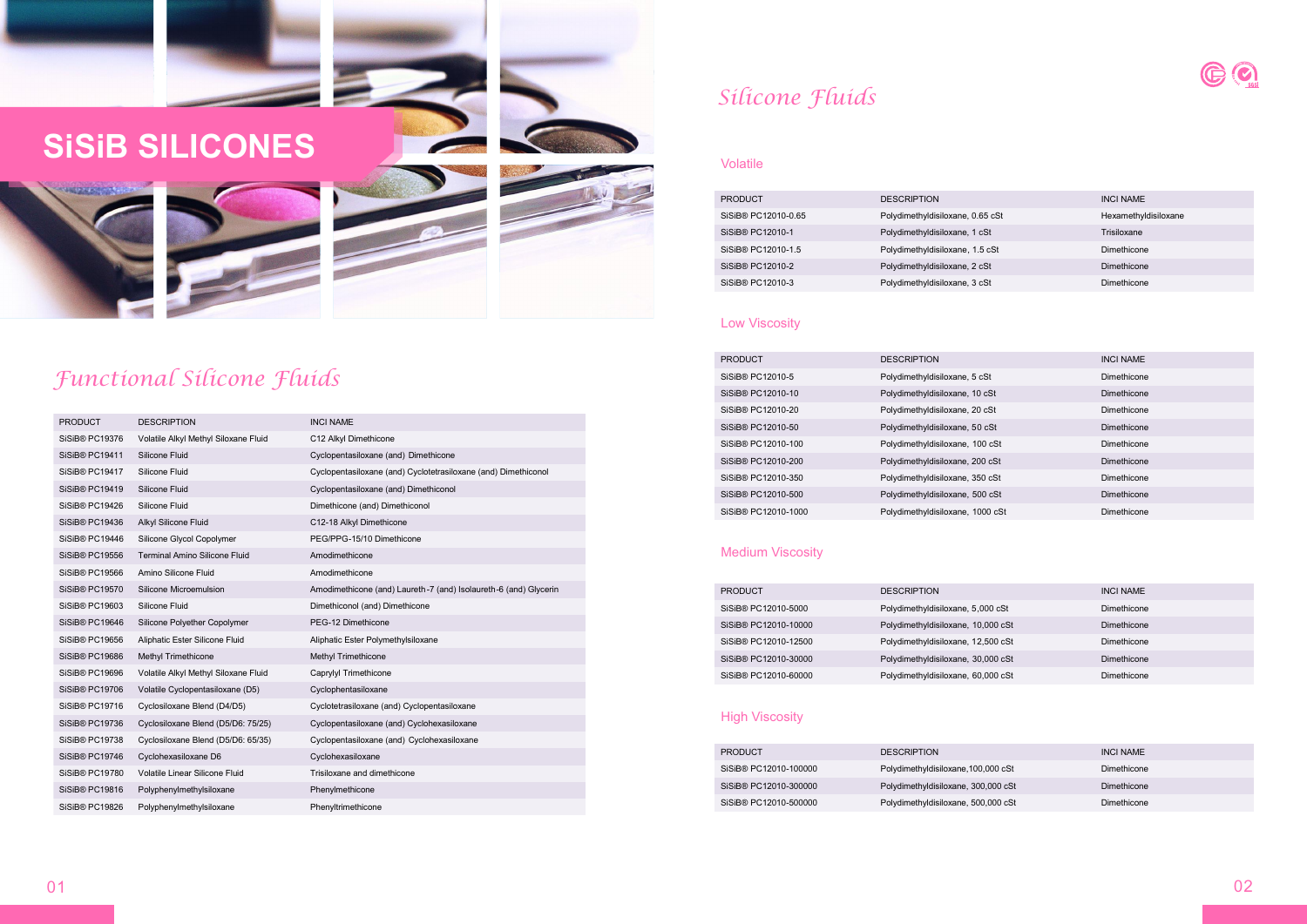



| <b>PRODUCT</b>             | <b>DESCRIPTION</b> | <b>INCI NAME</b>                              |
|----------------------------|--------------------|-----------------------------------------------|
| SiSiB <sup>®</sup> PC12501 | Silicone Wax       | Bis-PEG-18 Methyl Ether Dimethyl Silane       |
| SiSiB® PC12502             | Silicone Wax       | Cetyl Dimethicone                             |
| SiSiB® PC12503             | Silicone Wax       | Stearyl Dimethicone (and) Octadecene          |
| SiSiB® PC12519             | Silicone Wax       | Bis-PEG-19 Methyl Ether Dimethyl Silane       |
| SiSiB® PC12558             | Silicone Wax       | PEG-24 Dimethicone                            |
| SiSiB® PC12636             | Silicone Wax       | Stearoxytrimethylsilane (and) Stearyl Alcohol |
| SiSiB® PC12691             | Silicone Wax       | C20-C24 Alkyl Dimethicone                     |
| SiSiB® PC12701             | Silicone Wax       | C24-C28 Alkyl Dimethicone                     |
| SiSiB® PC12711             | Silicone Wax       | C30-C45 Alkyl Dimethicone                     |
| SiSiB® PC12801             | Silicone Wax       | Cetyl Dimethicone                             |
| SiSiB® PC12840             | Silicone Wax       | Cetyl Dimethicone                             |

## *Silicone Wax*

 $\bullet$ 

 $\mathbf{a}$ 



# *Elastomer Suspension*



- 
- 
- 
- Dimethicone/Vinyl Dimethicone Crosspolymer (and) Dimethiconol
	-
- (and) Bis-PEG-12 Dimethicone (and) Lauryl PEG-9 Polydimethicone
	-
- Ethoxy Glucoside Crosspolymer
- Crosspolymer
	-
	-
	-
	-
- Laureth-25
	-
- Dimethicone (and) Isohexadecane (and) Laureth -3 (and) Laureth-25
	-
	-
	-
	-
- Vinyl Dimethicone Crosspolymer
	-
- Vinyl Dimethicone Crosspolymer